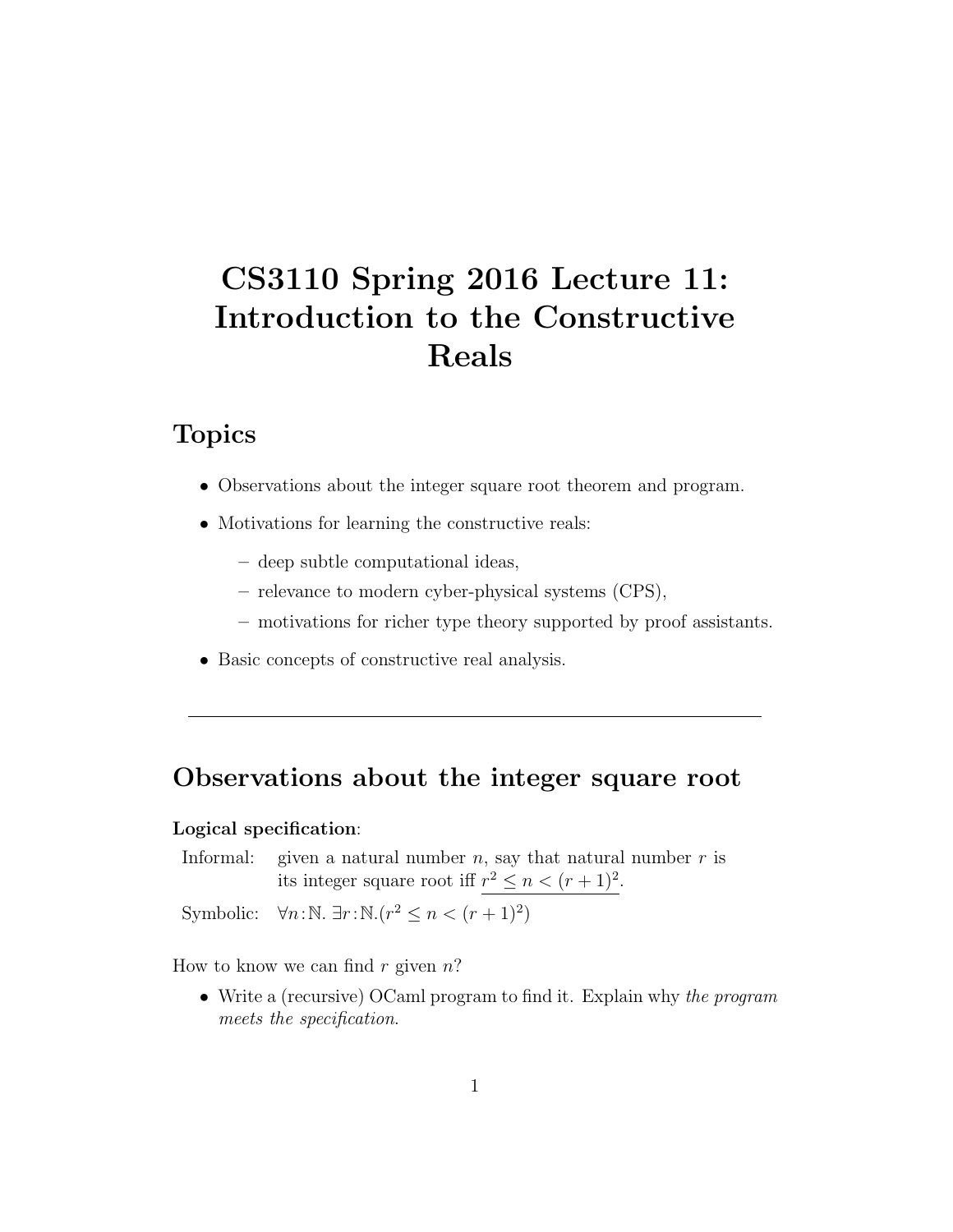- Prove the logical specification, the proof will show existence,  $\exists r : \mathbb{N}. (r^2 \leq n < (r+1)^2)$ , but will it show how to compute r?
- Prove the logical specification "constructively."

We can prove  $\forall n : \mathbb{N} \cdot \exists r : \mathbb{N} \cdot (r^2 \leq n < (r+1)^2)$  by *induction on n.* Recall the format of induction.

Base Case:

 $n = 0$  $\exists r : \mathbb{N}. (r^2 \leq 0 < (r+1)^2)$ Take  $r = 0$ .

#### Induction Step:

Assume the result for *n*, prove it for  $n + 1$ .

Assume  $\exists r_n : \mathbb{N} \cdot (r_n^2 \leq n < (r_n + 1)^2)$ ) (Induction Hypothesis) Show  $\exists r : \mathbb{N}. (r^2 \leq n+1 < (r+1)^2)$ 

Analyze the assumed root  $r_n$ .

If  $(r_n + 1)^2 \leq n + 1$  then choosing  $r = (r_n + 1)$  will work since  $(n + 1) < ((r_n + 1) + 1)^2$  by arithmetic. If  $n + 1 < (r_n + 1)^2$  then choose  $r = r_n$ .

#### QED

Notice that the logical reasoning "works forward" from the induction hypothesis, and the computation works as a recursive call, from  $n + 1$  to n, going "backwards" as in a recursive function definition.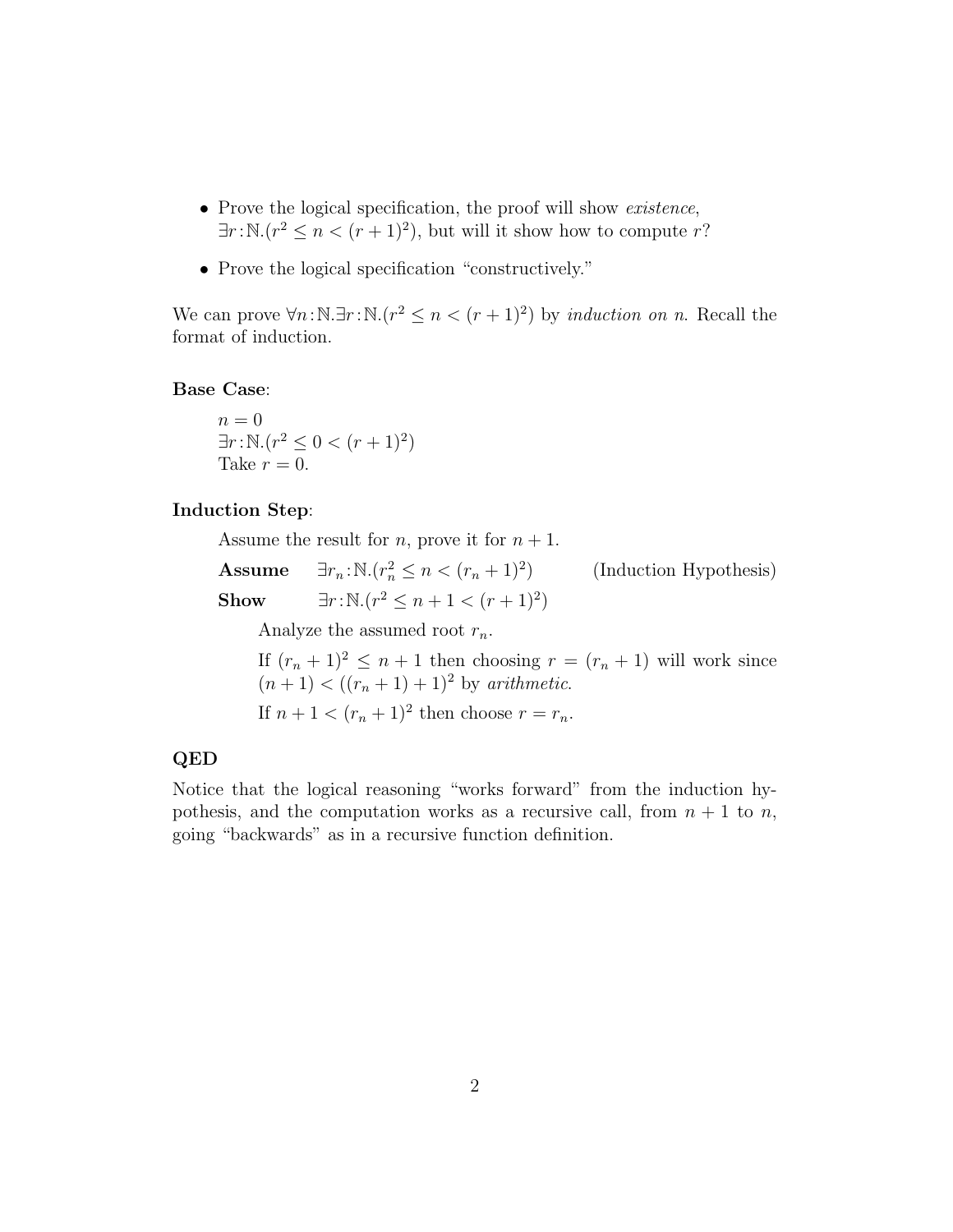As the Lecture 9 notes show, we can write the recursive core of this argument as the following recursive functional program:

let rec sqrt $i$ 

```
= if i = 0 then 0
else let r = \text{sqrt}(i - 1)in
         if (r + 1)^2 < i then r + 1else r
```
We will see other examples of the fact that inductive proofs have the structure of recursive programs. If the proofs are done using constructive logic then they are in fact also programs. This follows the "Proofs as Programs" methodology developed at Cornell in the 1980's.

# Motivations for learning the constructive real numbers

The Greeks made the rational numbers, Q, the central idea of their mathematics and philosophy. The Pythagoreans believed that all the ideas of mathematics, physics, art, and architecture could be expressed in terms of rational numbers. They believed that these "filled the *number line*."

−3 −2 −1 0 1 2 3

The rationals are *dense* in the number line.

One of the momentous discoveries in the history of mathematics was that One or the momentous discoveries in the history or mathematics was that there are "holes" in the number line filled by irrational numbers, such as  $\sqrt{2}$ . there are ~noies~ in the number line filled by irrational num<br>The Greeks discovered and proved that  $\sqrt{2}$  is not rational.

Exercise: find a very simple proof of this.

They soon found that the square root of every prime is irrational. By the time of Euclid's Elements (300 BCE) the irrationals were accepted (called incommensurables). This was the "state of the number line" for the next two and a half millennia.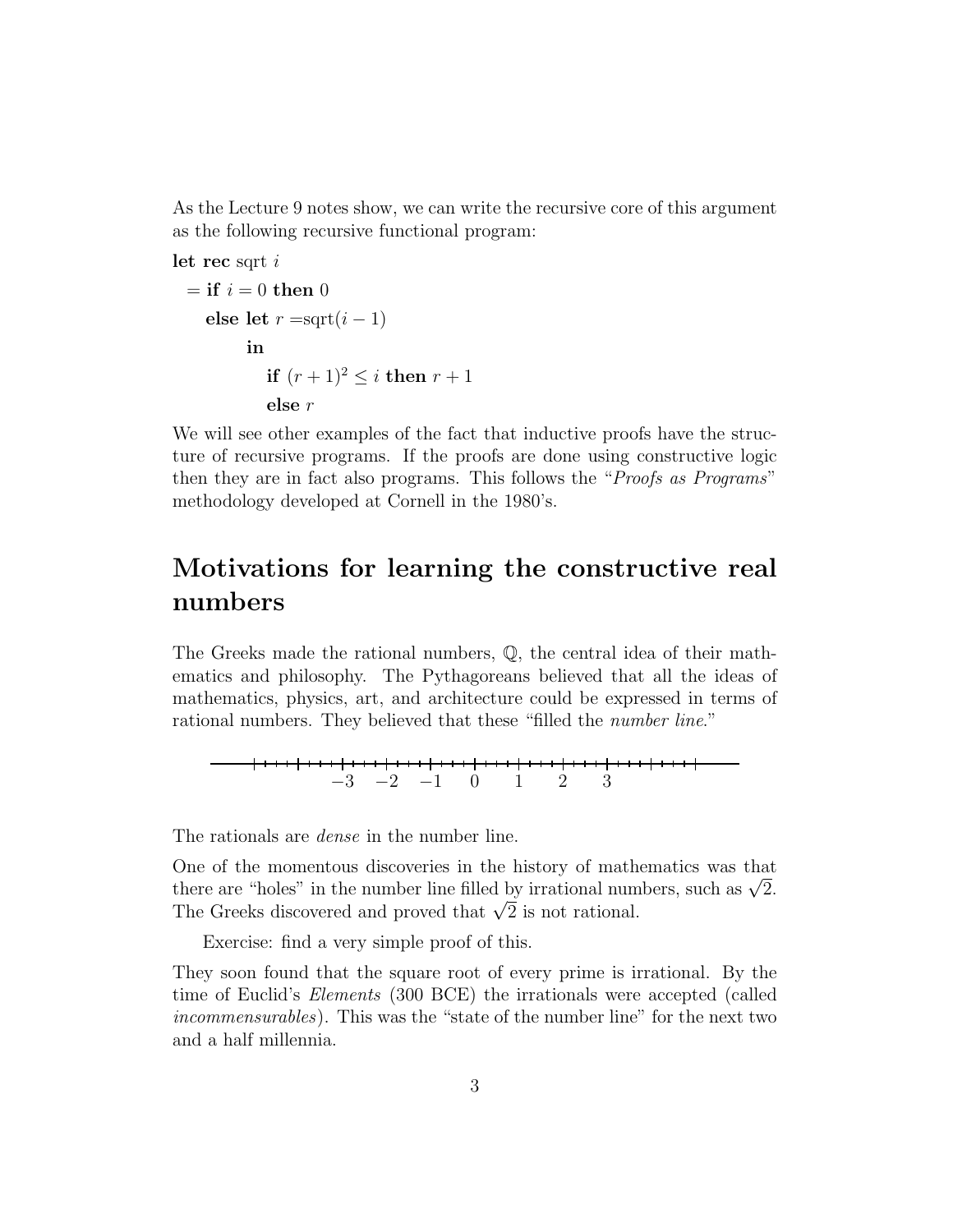In 1850 a new kind of number was discovered, the transcendental numbers. These are numbers that are *non algebraic* – they are not the solution of any polynomial equation with integer coefficients.

Is there a notion of the type (or set) of all real numbers – all numbers of the number line?

### Basic concepts of constructive real analysis

One of the modern mathematicians to have a major impact on our understanding of the continuum and the real numbers is the topologist L.E.J. Brouwer famous for his fixed point theorem and for an approach to mathematics called intuitionism. He was not only a brilliant mathematician, he was good at "provoking" other top mathematicians, especially David Hilbert. He introduced several fundamental ideas into mathematics including a "computational" approach to real numbers. The American analyst, E. Bishop significantly advanced Brouwer's agenda in his book Foundations of Constructive Analysis, 1967.

Bishop shows that we can define all real numbers in terms of two fundamental ideas – the *rationals* and *computable functions* from  $\mathbb N$  to the rationals  $\mathbb Q$ . We can implement his ideas in OCaml. You will be doing this in PS3. It is an elegant and important problem set that is also relatively straight forward in OCaml.

We start with these key concepts from Bishop & Bridges Chapter 2 of Constructive Analysis, available from the course web page (by permission of Spring-Verlag).

- Def. 2.1 Regular sequence of rationals, equality of reals.
- Def. 2.4 Canonical bounds and arithmetic operations (plus, times, max, minus, injection of  $\mathbb{Q}, \alpha^*$ ).
- Prop. 2.5  $x + y$ ,  $x * y$ ,  $max{x, y}$ ,  $-x$ ,  $\alpha^*$  are reals.
- Prop. 2.6 Algebraic properties of the reals